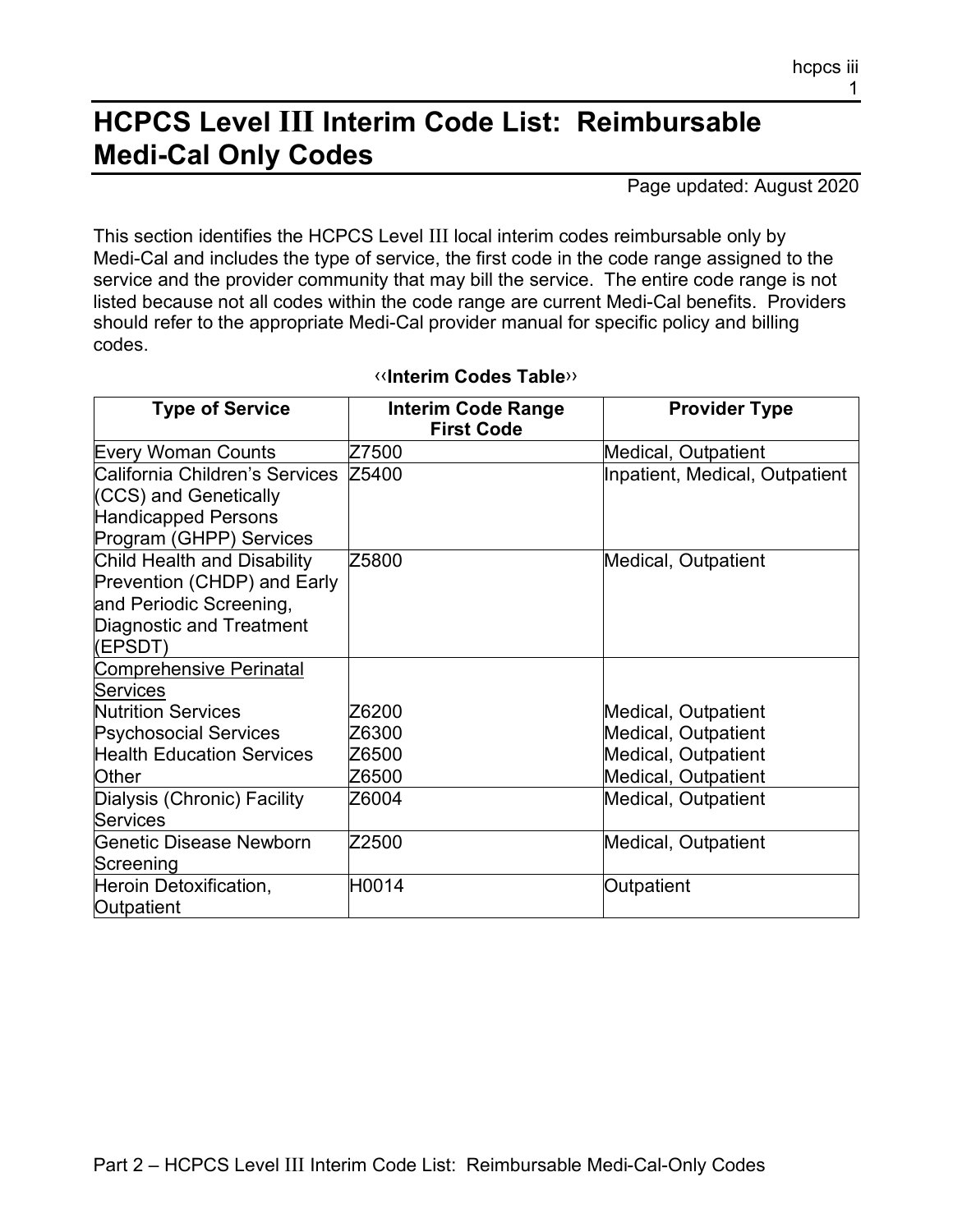| <b>Type of Service</b>                                                                                             | <b>Interim Code Range</b><br><b>First Code</b>    | <b>Provider Type</b>                                                                                                                                 |
|--------------------------------------------------------------------------------------------------------------------|---------------------------------------------------|------------------------------------------------------------------------------------------------------------------------------------------------------|
| Multi-Purpose Senior ServicesZ8550<br>Program (MSSP)                                                               |                                                   | Outpatient                                                                                                                                           |
| Newborn Hearing Screening<br>Program                                                                               | Z9725                                             | <b>Medical, Outpatient</b>                                                                                                                           |
| <b>Outpatient Services</b><br><b>Room Use Codes</b>                                                                | Z7500                                             | Outpatient                                                                                                                                           |
| <b>Personal Care Services</b><br>Program                                                                           | Z9525                                             | <b>Medical, Outpatient</b>                                                                                                                           |
| Physician<br>Anesthesia<br>Medicine                                                                                | Z20800                                            | Inpatient, Medical, Outpatient                                                                                                                       |
| <b>Genetic Counseling</b><br>$\bullet$<br><b>Multiple Patient Visit</b><br>$\bullet$<br>Codes<br>Subacute Care     | Z0000<br>Z0200<br>X9900                           | <b>Medical, Outpatient</b><br>Inpatient, Medical, Outpatient<br>Allied Health, Inpatient, Medical,                                                   |
| Surgery<br>Other                                                                                                   | Z1200                                             | Inpatient, Medical, Outpatient                                                                                                                       |
| <b>Rehabilitation Services</b><br>Audiology<br>Occupational Therapy<br><b>Physical Therapy</b><br>Speech Pathology | X4500<br>X4100<br>X3900<br>X4300                  | Allied Health, Medical, Outpatient<br>Allied Health, Medical, Outpatient<br>Allied Health, Medical, Outpatient<br>Allied Health, Medical, Outpatient |
| <b>Supplies</b><br>(Medical and Surgical)                                                                          | A4269U1<br>A4269U2<br>A4269U3<br>A4269U4<br>S5199 | Inpatient, Medical, Outpatient                                                                                                                       |

## [‹‹](#page-2-0)**Interim Codes Table (continued)**[››](#page-2-1)